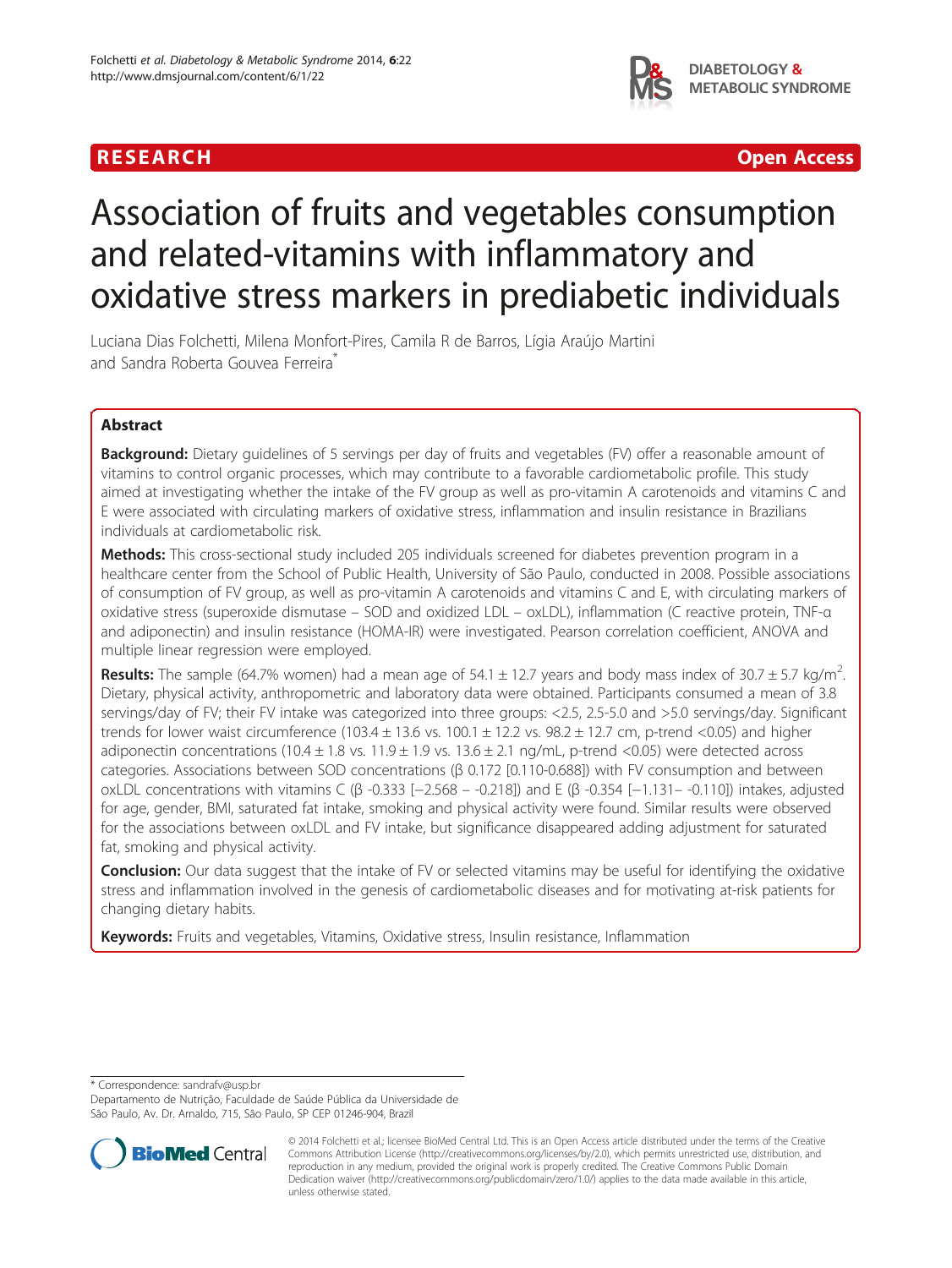# Background

Dietary habits have been involved in the pathophysiology of diseases. Lifestyle interventions have confirmed that a healthy diet combined with physical activity are able to improve underlying mechanisms of metabolic and cardiovascular diseases, such as oxidative stress, inflammation and insulin resistance [\[1](#page-6-0),[2](#page-6-0)]. Several benefits from a fiber-rich diet including fruits & vegetables (FV) on health have been described. International recommendations of 5 servings a day of this food group are based also on their high micronutrient content, which can induce favorable cardiometabolic outcomes [\[3,4](#page-6-0)]. High FV consumption has been associated with decreased incidence and mortality from a variety of obesity-related diseases including type 2 diabetes and cardiovascular diseases [[2,5-7](#page-6-0)], which are conditions of oxidative stress and chronic inflammation [\[2,4,7](#page-6-0),[8](#page-6-0)]. These associations have been attributed either as to an interaction between micro and macronutrients, or to nutrients in isolation.

Pro-vitamin A carotenoids and vitamins C and E, present in FV, are essential for proper physiological functioning. The importance of vitamin E for maintaining oxidative-antioxidant balance is widely recognized [\[8,9](#page-6-0)], but this must be accompanied by vitamin C in order to enhance antioxidant protection [[8-10\]](#page-6-0). Pro-vitamin A carotenoids are present in brightly colored FV; such micronutrients modulate immune system and exert a protective action by reducing LDL-cholesterol oxidation via induction of antioxidant enzymes [[10,11\]](#page-6-0). Although the synergism of different nutrients consumed in a daily diet could limit the ability to separate out specific effects, reported in observational studies [\[12\]](#page-6-0), it was of our interest investigating how the intake of those particular vitamins or their main souces (FV) could be associated with circulating markers of oxidative stress and inflammation, then contributing to increase cardiometabolic risk.

The reported benefits of FV on health are in part dependent on their content of natural antioxidant as vitamins A, C, and E, since oxidative stress is an underlying mechanism for several chronic diseases [\[9,13,14](#page-6-0)]. Studies in animal models and humans have provided evidence about the pathways by which micronutrients in FV may induce protective cardiometabolic effects [[4,7,15\]](#page-6-0). Unbalance between free radicals production and antioxidant enzymes causes damage of multiple cellular components and even death [\[13,16](#page-6-0)], and it would be expected that restoring redox equilibrium could attenuate the risk of diseases such as type 2 diabetes and atherosclerosis [\[15](#page-6-0)-[17\]](#page-6-0). However, multivitamins supplementation in randomized trials have not proven to reduce cardiovascular morbidity and mortality [[9,13,16](#page-6-0)]. Considering that high doses of certain vitamins may adversely affect lipid concentrations, natural intake through a healthy diet has been recommended [[13,16\]](#page-6-0).

Several circulating biomarkers have been used to indicate in vivo oxidative stress (urinary F2-isoprostanes and oxidized LDL – oxLDL) or antioxidant defense (glutathione peroxidase, superoxide dismutase – SOD or total antioxidant capacity), although none is considered the gold standard [[4,8,10,15\]](#page-6-0). It is known that oxidative stress alters intracellular signaling pathways inducing insulin resistance, a process which is aggravated by oxidative stress-triggered inflammatory mechanisms [\[15,17](#page-6-0)]. A pro-inflammatory state has been detected by elevated Creactive protein (CRP) concentrations. Tumor necrosis factor alpha (TNF- $\alpha$ ) is a major cytokine that affects phosphorylation of IRS-1 into serine and GLUT4 translocation, reducing cellular glucose uptake [\[18](#page-6-0)]; TNF-α mediates the production of proteins either with pro- or with anti-inflammatory properties, such as adiponectin [[19,20\]](#page-6-0). Disturbances in these mechanisms are not routinely evaluated in clinical practice. Considering that dietary habits influence these mechanisms, assessment of food consumption could provide indirect way to evaluate oxidative-antioxidant balance and inflammatory status.

In humans, beneficial impact of FV intake on the incidence of type 2 diabetes was reported [\[5,6](#page-6-0)]. However, a study conducted in Brazil suggested that high intake of fruits and juices could favor glucose metabolism disturbances [\[21](#page-6-0)], calling attention that analysis of different contents in food groups could result in contrasting effects. In addition, different populations may also respond distinctly due to the cardiometabolic risk level and/or genetic background.

We raised the hypothesis that dietary assessment by the FV group and/or vitamins could provide valuable information to help identify relationships between consumption and certain biological disturbances in a sample of Brazilian population, known to be highly miscegenated. This study aimed at investigating whether the intake of the FV group as well as pro-vitamin A carotenoids and vitamins C and E were associated with circulating markers of oxidative stress (oxidized LDL and superoxide dismutase), inflammation (CRP, TNF-α and adiponectin) and insulin resistance (HOMA-IR) in Brazilians individuals at cardiometabolic risk.

# Material and methods

# Study population

This study was approved by the Research Ethics Committee of the School of Public Health of the University of São Paulo (FSP-USP), Brazil. Written consent was obtained from all participants.

A total of 438 individuals of both sexes aged 21 to 79 years, assisted by the FSP-USP school health center was screened for a type 2 diabetes prevention program and invited to participate in a lifestyle intervention, registered at [www.ensaiosclinicos.gov.br](http://www.ensaiosclinicos.gov.br) (RBR #65 N292).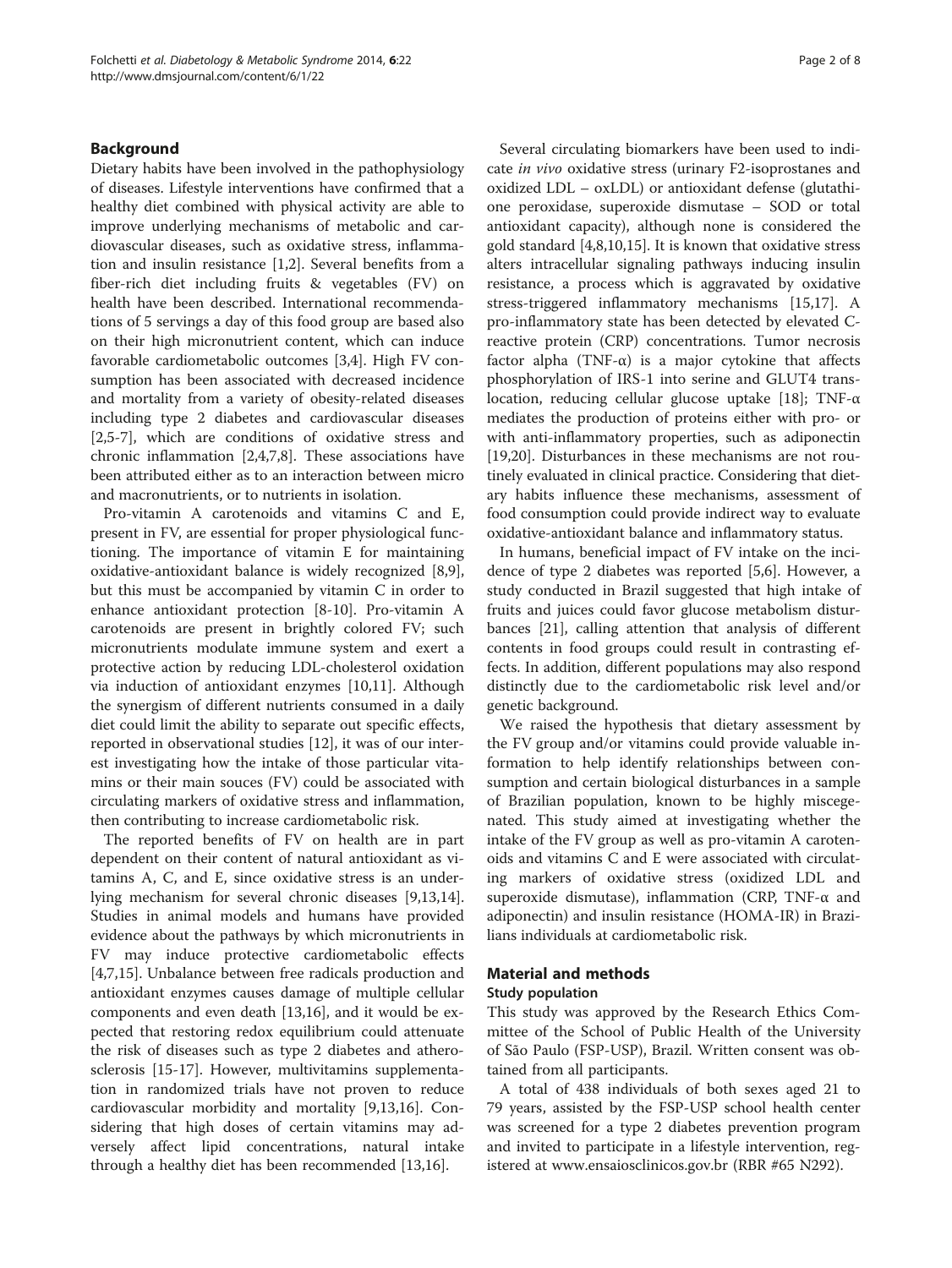Baseline data were collected between 2008 and 2009. Two-hundred thirty individuals were selected for the intervention program, after applying eligibility criteria. Inclusion criteria were adults with prediabetes (impaired glucose tolerance or impaired fasting glycemia) according to American Diabetes Association diagnostic criteria [[22\]](#page-6-0). Individuals with a medical history of neurological or psychiatric disturbances, thyroid, liver, renal or infectious diseases and those taking vitamins supplements were excluded. For the purposes of the present study, the absence of dietary data, biomarkers determinations and confounding variables was also exclusion criterion; 205 individuals had all the data necessary for the current analysis.

# Data collection

A multiprofessional team (endocrinologist, nutritionist, physical educator and psychologist) was trained to fill specific questionnaires and electronic entries were double-checked. Data on sociodemographic characteristics, smoking and other habits or health issues were obtained through standardized questionnaires. Physical activity was assessed by the long version of the international physical activity questionnaire [\[23](#page-6-0)]. Dietary data were collected using three 24-h dietary recalls for each individual applied by trained nutritionists. The three recalls were applied on non-consecutive days, two on weekdays and one at the weekend, and means of consumptions for each nutrient were calculated. The first recall was obtained by direct interview, and the others collected by telephone. Data on food intake were recorded in household measures and converted to their respective weights and volumes (grams or milliliters), based on Brazilian food composition tables [[24\]](#page-6-0), and processed on the Nutrition Data System® (NDS - NCC, 2005), which contains a large database of foods and their components. For each day, total amounts of retinol, total tocopherols and ascorbic acid, present in all the food sources were obtained. Based on reports provided by the software, the FV food group was created, including fruits (apple, avocado, banana, berries, cherries/plum, citrus fruits, guava, grapes, kiwi, mango, melons, papaya, peach/ apricot/nectarine, pear, passion fruit, persimmon, pineapple and plum) and fresh juices of these fruits and along with green leafy, cruciferous, carotenoid-containing and miscellaneous vegetables. Intake data were then transformed into servings according to the Food Guide for the Brazilian population.

Height was measured using a fixed stadiometer and weight was taken with individuals wearing light clothes and no shoes on a Filizola digital scale with a capacity of 200 kg and accurate to the nearest 100 g. Body mass index (BMI) was calculated as weight (kilograms) divided by height in meters squared. Waist circumference was measured at the midpoint between the bottom of the rib cage and above the top of the iliac crest during minimal respiration. Bioelectrical impedance analysis was measured using the Quantum II - BIA Analyzer (RJL Systems, Inc., Clinton Township, Michigan, USA).

# Laboratory

Fasting blood samples were obtained for plasma glucose and lipoproteins determinations, performed immediately in the local laboratory using validated commercial kits. The samples were centrifuged and aliquots stored at −80°C for further determinations of superoxide dismutase (SOD), oxidized LDL (oxLDL), inflammatory markers and hormones. SOD was determined using a commercial kit (Assay Designs, Inc, Ann Arbor, Michigan, USA) and Oxidized Low-Density Lipoprotein/β2-Glycoprotein I (oxLDL-β2GPI human) by an ELISA kit (Cayman Chemical Company, Ann Arbor, Michigan, USA. Intra-assay coefficients of variability ranged from 5.3% to 7.4% and the inter-assay coefficient of variability from 5.9% to 8.4%. CRP (reference <  $0.3 \text{ mg/dL}$ ) and TNF- $\alpha$  were measured using immunoenzyme chemiluminescent assay (Immulite, Diagnostic Products Corporation, Los Angeles, CA, USA). Insulin was determined by immunometric assay using a quantitative chemiluminescent kit (AutoDelfia, Perkin Elmer Life Sciences Inc, Norton, OH, USA) and adiponectin was measured by enzyme-linked immunosorbent assay (Linco Research, St. Charles, Missouri, USA). Homeostasis model assessment (HOMA-IR) was used to assess insulin resistance [\[15\]](#page-6-0); a previously described reference cutoff for a Brazilians was considered [\[25\]](#page-6-0).

#### Statistical analysis

All statistical analyses were performed using the Statistical Package for Social Sciences (SPSS v. 17.0) software program. Distributions of HOMA-IR, CRP, TNF-α, adiponectin, SOD, oxLDL and micronutrients were skewed and thus transformed before analysis to achieve normality (logarithmic or square root transformation). Means and standard deviations were back-transformed to return to the natural scale. To increase precision of the nutrient and food intake analyses, an average of the dietary data collected on the three recalls was obtained. Subsequently, the number of servings was calculated. Only for analysis purposes, nutrients were adjusted for 1000 kcal as an attempt to minimize inter-individual variation [\[26\]](#page-6-0).

Clinical and dietary data were given according to gender. Participants' intakes of micronutrients were analyzed according to the Dietary Reference Intakes – DRIs [[27,](#page-6-0)[28\]](#page-7-0). FV intake was categorized into three groups: below 2.5, between 2.5 and 5.0, and above 5.0 servings per day; intake of micronutrients was divided into tertiles. These groups were compared using ANOVA and p for trend was calculated. Pearson's coefficient was used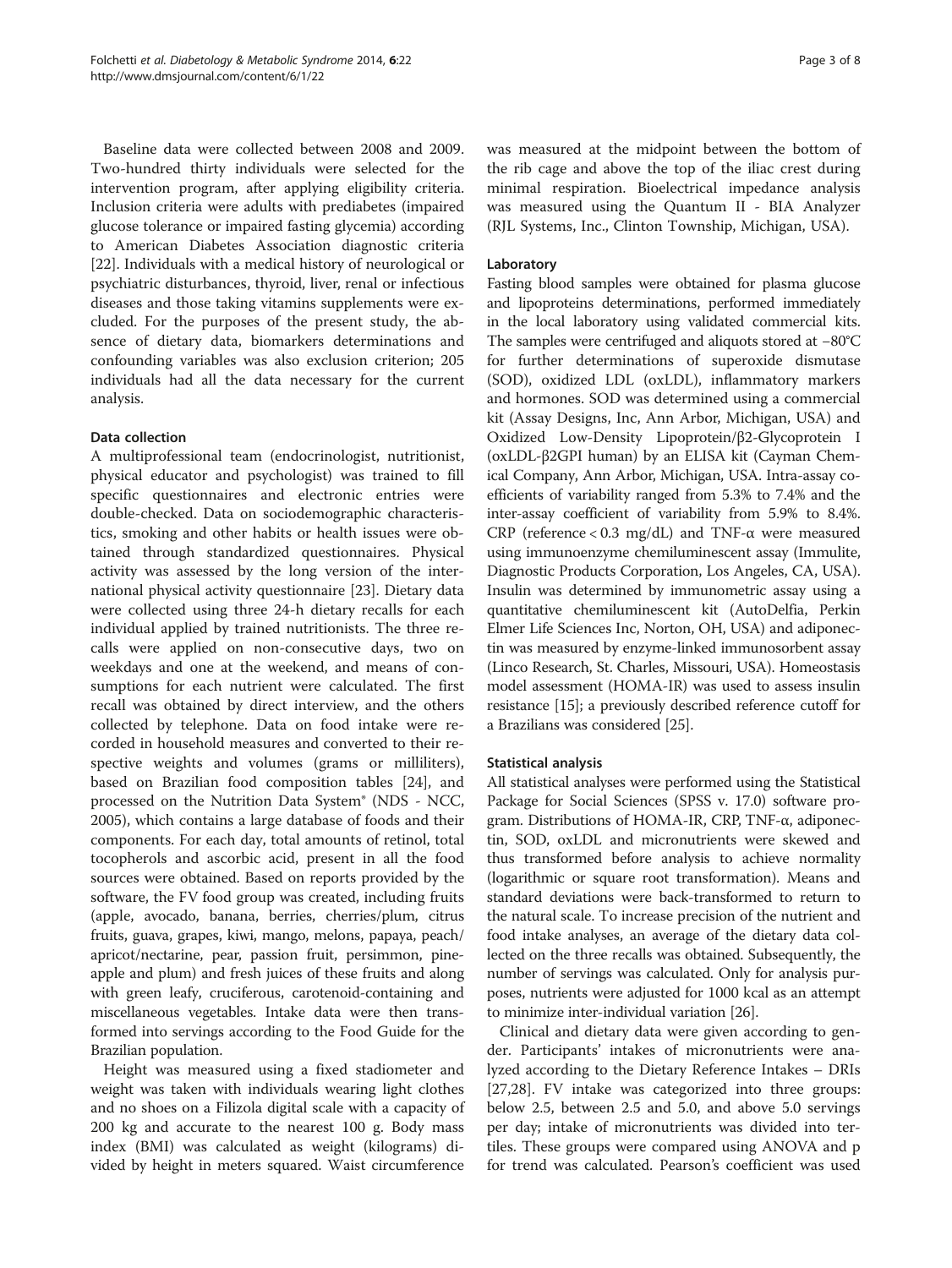to test correlations. Multiple linear regression analysis was used to test independent associations of intakes of FV or vitamins A, C and E (dependent variables) with markers of inflammation, oxidative stress and insulin resistance (independent variables). Coefficients (95% confidence interval provided) were adjusted for potential confounders, such as age, gender, BMI (model 1) saturated fat acid intake, smoking status and physical activity (model 2). A p-value < 0.05 was considered significant.

# Results

The mean age of the study sample (64.7% women) was  $54.1 \pm 12.7$  years; 33% were Caucasians and 80% nonsmokers. Clinical and dietary data according to gender are shown in Table 1. Despite similar BMI and waist circumference in both genders, women showed higher percentage of fat mass  $(38.4 \pm 6.8 \text{ vs. } 25.8 \pm 6.3\% , p < 0.01)$ . Also, adiponectin  $(13.7 \pm 1.8 \text{ vs. } 8.7 \pm 1.9 \text{ ng/mL}, p < 0.01)$  and CRP concentrations  $(0.4 \pm 0.1 \text{ vs. } 0.2 \pm 0.1 \text{ mg/dL}, \text{ p}$ 0.01) were significantly greater in women than in men.

Participants consumed a mean of  $1,800 \pm 672$  kcal/day  $(50.4 \pm 6.8\%$  carbohydrate,  $18.1 \pm 4.2\%$  protein and  $31.2 \pm 1.2\%$ 5.8% fat). Mean energy intake, percentage macronutrients, vitamins and FV were similar between genders. A high

Table 1 Mean values (standard deviation) of clinical and dietary data of the 205 participants according to gender

|                                      | Men              | Women            | P value |
|--------------------------------------|------------------|------------------|---------|
| · Clinical data                      |                  |                  |         |
| Body mass index (kg/m <sup>2</sup> ) | $29.1 \pm 4.5$   | $31.3 \pm 5.8$   | 0.05    |
| Waist circumference (cm)             | $102.7 \pm 12.5$ | $100.0 \pm 13.2$ | 0.16    |
| Fat mass (%)                         | $25.8 \pm 6.3$   | $38.4 \pm 6.8$   | < 0.01  |
| Fasting plasma glucose (mg/dL)       | $101.2 \pm 10.6$ | $98.3 \pm 11.8$  | 0.08    |
| Non-HDL cholesterol (mg/dL)          | $153.9 \pm 38.9$ | $157.6 \pm 43.6$ | 0.55    |
| Triglycerides (mg/dL)                | $161.5 \pm 69.4$ | $144.3 \pm 67.1$ | < 0.01  |
| Adiponectin (ng/mL)                  | $8.7 \pm 1.9$    | $13.7 \pm 1.8$   | < 0.01  |
| <b>HOMA-IR</b>                       | $1.9 \pm 1.9$    | $2.0 \pm 1.9$    | 0.52    |
| C-reactive protein (mg/dL)           | $0.2 \pm 0.1$    | $0.4 \pm 0.1$    | < 0.01  |
| Tumor necrosis factor-a (pg/mL)      | $12.0 \pm 4.7$   | $12.5 \pm 7.4$   | 0.59    |
| Superoxide dismutase (U/ml)          | $44.2 \pm 1.5$   | $42.6 \pm 1.4$   | 0.50    |
| Oxidized LDL (µg/mL)                 | $11.3 \pm 1.7$   | $8.2 + 1.6$      | 0.12    |
| • Dietary data                       |                  |                  |         |
| Energy (kcal)                        | $1,801 \pm 695$  | $1,798 \pm 662$  | 0.98    |
| Saturated-to-unsaturated fatty acids | $0.5 \pm 0.2$    | $0.5 \pm 0.1$    | 0.66    |
| Total fiber (q)                      | $15.5 \pm 5.5$   | $15.6 \pm 5.5$   | 0.32    |
| Pro-vitamin A carotenoids (µq)       | $227.4 \pm 2.4$  | $207.5 \pm 2.3$  | 0.46    |
| Vitamin E (mg)                       | $5.6 \pm 2.1$    | $5.9 \pm 3.2$    | 0.63    |
| Vitamin C (mg)                       | $62.7 \pm 4.6$   | $64.2 \pm 2.8$   | 0.89    |
| Fruits (servings)                    | $1.9 \pm 0.6$    | $2.2 \pm 0.4$    | 0.11    |
| Vegetables (servings)                | $1.2 \pm 0.2$    | $1.6 \pm 0.3$    | 0.64    |

proportion of individuals were below recommended levels for micronutrients (98% for pro-vitamin A carotenoids, 89% for vitamin E and 70% for vitamin C). On average, subjects consumed  $3.8 \pm 2.8$  servings/day of FV. Mean time spent on physical activities was 181 min/week, ranging from zero to 1,260 minutes/week.

When individuals were stratified according to servings of FV (Table [2](#page-4-0)) the male-to-female ratios were similar among the three groups. They also had similar energy intake but, as expected, the higher the FV intake the higher the intake of total fiber and vitamins (data not shown). Mean adiponectin concentration was significantly greater in the highest category of FV intake than in the lowest category. Significant trends for lower mean values of waist circumference  $(103.4 \pm 13.6 \text{ vs. } 100.1 \pm 12.2 \text{ vs. } 98.2 \pm 12.2 \text{ vs. } 98.2 \pm 12.2 \text{ vs. } 98.2 \pm 12.2 \text{ vs. } 98.2 \pm 12.2 \text{ vs. } 98.2 \pm 12.2 \text{ vs. } 98.2 \pm 12.2 \text{ vs. } 98.2 \pm 12.2 \text{ vs. } 98.2 \pm 12.2 \text{ vs. } 98.2 \pm 12.2 \text{ vs. } 98.2 \$ 12.7 cm, p-trend = 0.02) and higher adiponectin concentrations  $(10.4 \pm 1.8 \text{ vs. } 11.9 \pm 1.9 \text{ vs. } 13.6 \pm 2.1 \text{ ng/mL}$ , p-trend = 0.02) were detected. No significant difference was found among groups stratified according to tertiles of vitamin intake.

The oxLDL concentration was correlated to HOMA-IR  $(r = 0.436, p = 0.03)$ , while SOD concentration was correlated to both adiponectin  $(r = 0.184, p < 0.01)$  and CRP ( $r = -0.198$ ,  $p < 0.01$ ) concentrations.

Table [3](#page-5-0) depicts linear regression models for markers of inflammation, insulin resistance and oxidative stress. The association of adiponectin concentration with pro-vitamin A carotenoids intake observed in the crude model disappeared after adjustments. No association was found between CRP and TNF-α concentrations (data not shown), nor between HOMA-IR and dietary variables. However, direct associations were found between SOD concentrations and FV after adjustments for age, gender, BMI, saturated fat intake, smoking and physical activity (β =  $0.172$ ) [0.110-0.688]). Inverse associations of oxLDL concentrations with vitamin C (β = -0.333 [-2.568 – -0.218]) and vitamin E (β = −0.354 [−1.131 – −0.110]) intakes were found in the same models. Similar results were found between oxLDL and intake of FV, but significance disappeared after adjusting for saturated fatty acids, smoking and physical activity.

#### **Discussion**

In an at-risk sample of the Brazilian population, this study reinforced a beneficial role of FV, as well as antioxidant vitamins, in the pathophysiological process of cardiometabolic diseases, major causes of mortality worldwide. This assertion is based on findings of inverse associations of oxidative stress and inflammation biomarkers with the intake of these nutrients. It is noteworthy that our results remained significant even after adjusting for variables which reflect a healthy lifestyle, such as physical activity, saturated fat intake and smoking.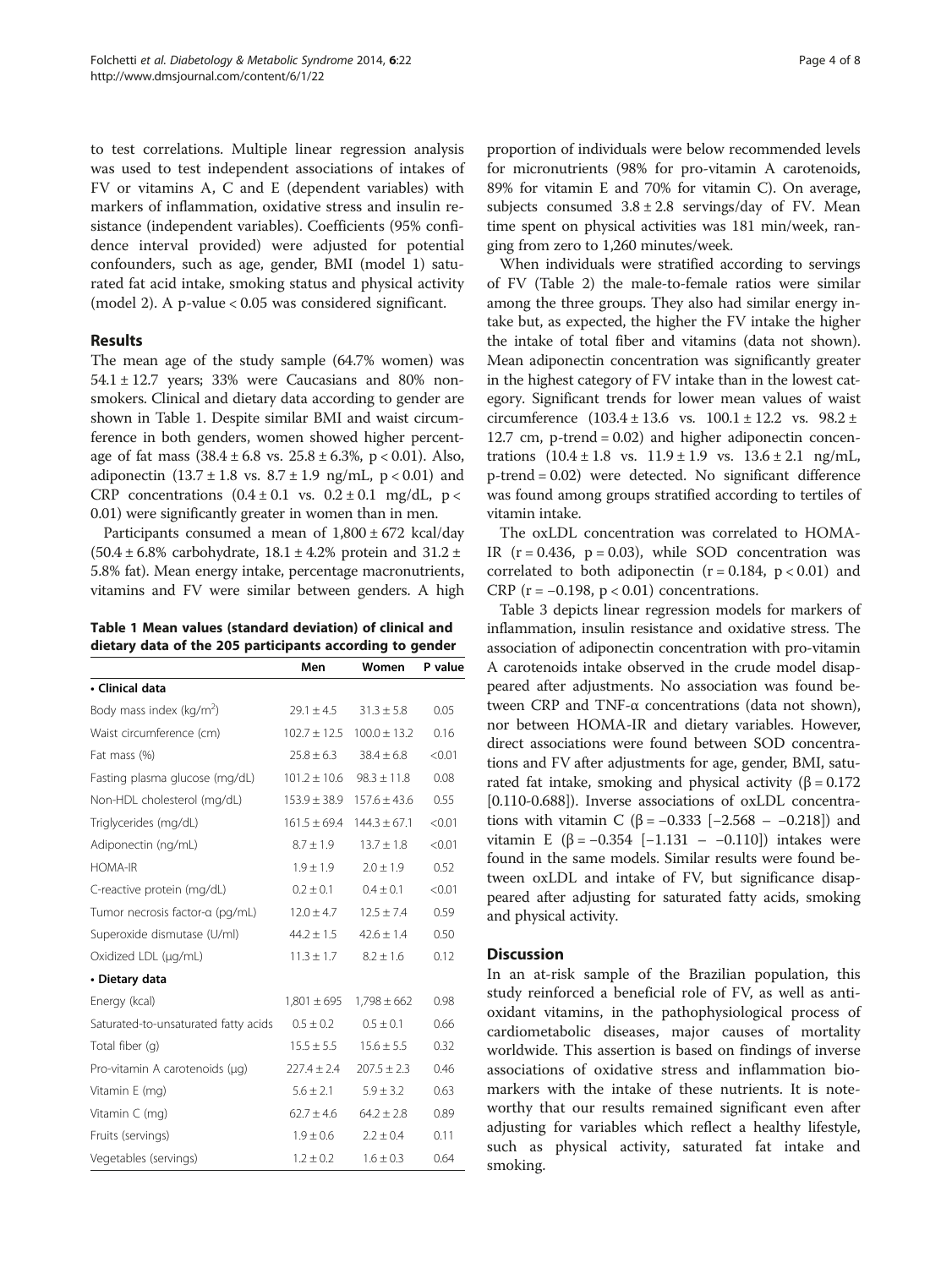|                                              | Servings of fruits & vegetables |                  |                              |             |
|----------------------------------------------|---------------------------------|------------------|------------------------------|-------------|
|                                              | $\leq 2.49$                     | 2.5 to 5         | $\geq$ 5<br>$N = 55$         | p for trend |
|                                              | $N = 78$                        | $N = 70$         |                              |             |
| Total intake (kcal)                          | $1859 \pm 713$                  | $1761 \pm 610$   | $1755 \pm 702$               | 0.59        |
| Body mass index ( $kg/m2$ )                  | $31.6 \pm 6.0$                  | $30.2 \pm 5.6$   | $29.9 \pm 5.9$               | 0.19        |
| Waist circumference (cm)                     | $103.4 \pm 13.6$                | $100.1 \pm 12.2$ | $98.2 \pm 12.7$ <sup>†</sup> | 0.02        |
| Fat mass (%)                                 | $33.9 \pm 0.6$                  | $32.5 \pm 0.8$   | $33.9 \pm 0.6$               | 0.65        |
| Fasting plasma glucose (mg/dL)               | $98.4 \pm 10.9$                 | $100.2 \pm 12.7$ | $99.7 \pm 10.7$              | 0.62        |
| $HOMA-IR#$                                   | $2.1 \pm 1.9$                   | $1.9 \pm 1.8$    | $1.9 \pm 1.9$                | 0.36        |
| Triglycerides (mg/dL)                        | $157.0 \pm 76.1$                | $146.8 \pm 61.1$ | $142.1 \pm 60.9$             | 0.42        |
| Non-HDL cholesterol (mg/dL)                  | $160.1 \pm 42.7$                | $155.7 \pm 40.4$ | $150.9 \pm 41.8$             | 0.43        |
| C-reactive protein <sup>#</sup> (mg/mL)      | $0.4 \pm 0.1$                   | $0.3 \pm 0.1$    | $0.3 \pm 0.1$                | 0.41        |
| Tumor necrosis factor-a <sup>#</sup> (pg/mL) | $10.9 \pm 0.5$                  | $11.0 \pm 0.7$   | $10.6 \pm 1.2$               | 0.86        |
| Adiponectin <sup>#</sup> (ng/mL)             | $10.4 \pm 1.8$                  | $11.9 \pm 1.9$   | $13.6 \pm 2.0^{\dagger}$     | 0.02        |
| Superoxide dismutase <sup>#</sup> (U/mL)     | $41.5 \pm 1.3$                  | $42.6 \pm 1.3$   | $46.1 \pm 1.6$               | 0.26        |
| Oxidized LDL <sup>#</sup> (µg/mL)            | $6.8 \pm 0.6$                   | $7.5 \pm 0.9$    | $9.9 \pm 3.9$                | 0.08        |

<span id="page-4-0"></span>Table 2 Clinical and laboratory characteristics of participants, according to groups of fruit and vegetable consumption  $(n = 205)$ 

Continuous variables are presented as mean values ± standard deviations.

† p < 0.05 *versus* "group ≤ 2.49", using post hoc Bonferroni test to correct for multiple comparisons.<br># Transformed for analysis.

We detected a positive association of FV consumption with SOD and an inverse association with oxLDL, although the latter had disappeared in the adjusted model. SOD is an essential enzyme that eliminate superoxide radical (O2–) protecting cells from damage induced by free radicals; on the other hand, it is known that oxidation of the LDL particle increases its atherogenic potential [\[29](#page-7-0)]. Our findings are in agreement with a recent cross-sectional study, as well as the Women's Health Across the Nation in which participants with higher intake of vegetables had lower urinary F2-isoprostanes levels, another biomarker of oxidation [[30,31\]](#page-7-0). Also in intervention studies, individuals who consumed a diet rich in FV had significantly lower concentrations of oxidative stress biomarkers [\[32,33](#page-7-0)].

Beneficial properties of FV include an interaction of nutrient and non-nutritive components in whole foods [[1-7](#page-6-0)]. Despite knowing that the combination of nutrients in foods have greater health benefits when combined than when consumed alone [[2\]](#page-6-0), each nutrient *per se* might have its own effect on the risk of cardiometabolic diseases. Therefore, our study also focused on the associations of pro-vitamin A carotenoids and vitamins C and E intakes with the biomarkers of oxidative stress. Actually, associations of these vitamins with oxidative stress were previously demonstrated [[29](#page-7-0),[34](#page-7-0),[35](#page-7-0)]. In participants of present study, intakes of vitamins C and E were inversely associated with oxLDL concentrations. Lower levels of this atherogenic particle would be particularly desirable taking into consideration the prediabetic

condition of the participants, which increases cardiovascular risk [[1,2,15,17\]](#page-6-0). Oxidative stress triggers inflammation stimulating the NF-кB pathway [\[36](#page-7-0)-[38\]](#page-7-0) and both processes were shown to be strongly associated with insulin resistance [[15,17\]](#page-6-0). Along the same lines, we found associations of oxLDL concentrations with HOMA-IR and of SOD with adiponectin and CRP, supporting a role for these parameters in assessing oxidative and inflammatory states. These findings are in agreement with the results of the Women's Health Study [\[39](#page-7-0)], indicating that pro-inflammatory pathways contribute to the onset and/ or aggravation of insulin resistance, a major pathophysiologic basis of cardiometabolic diseases.

Considering that low intake of FV is a major modifiable risk factor contributing the risk for several diseases in epidemiological studies [\[39](#page-7-0)-[41\]](#page-7-0), for clinical purposes, the number of servings of this food group may be a useful indicator of oxidative status and low grade inflammation. International recommendations have established a minimum of 5 servings of FV per day (equivalent to 400 grams) as part of a healthy diet  $[1,3]$  $[1,3]$ . This was the rationale for the categorization of FV intake in the present study. In our sample, number of servings (as well as provitamin A carotenoids and vitamins E and C intakes) fell below this recommendation, since the participants consumed a mean of 3.8 servings/day of FV. This finding was somehow expected since previous studies consistently reported that people living in both developed and developing countries consume low amounts of this food group [[3,](#page-6-0)[42\]](#page-7-0). A minimal intake of 5 servings per day of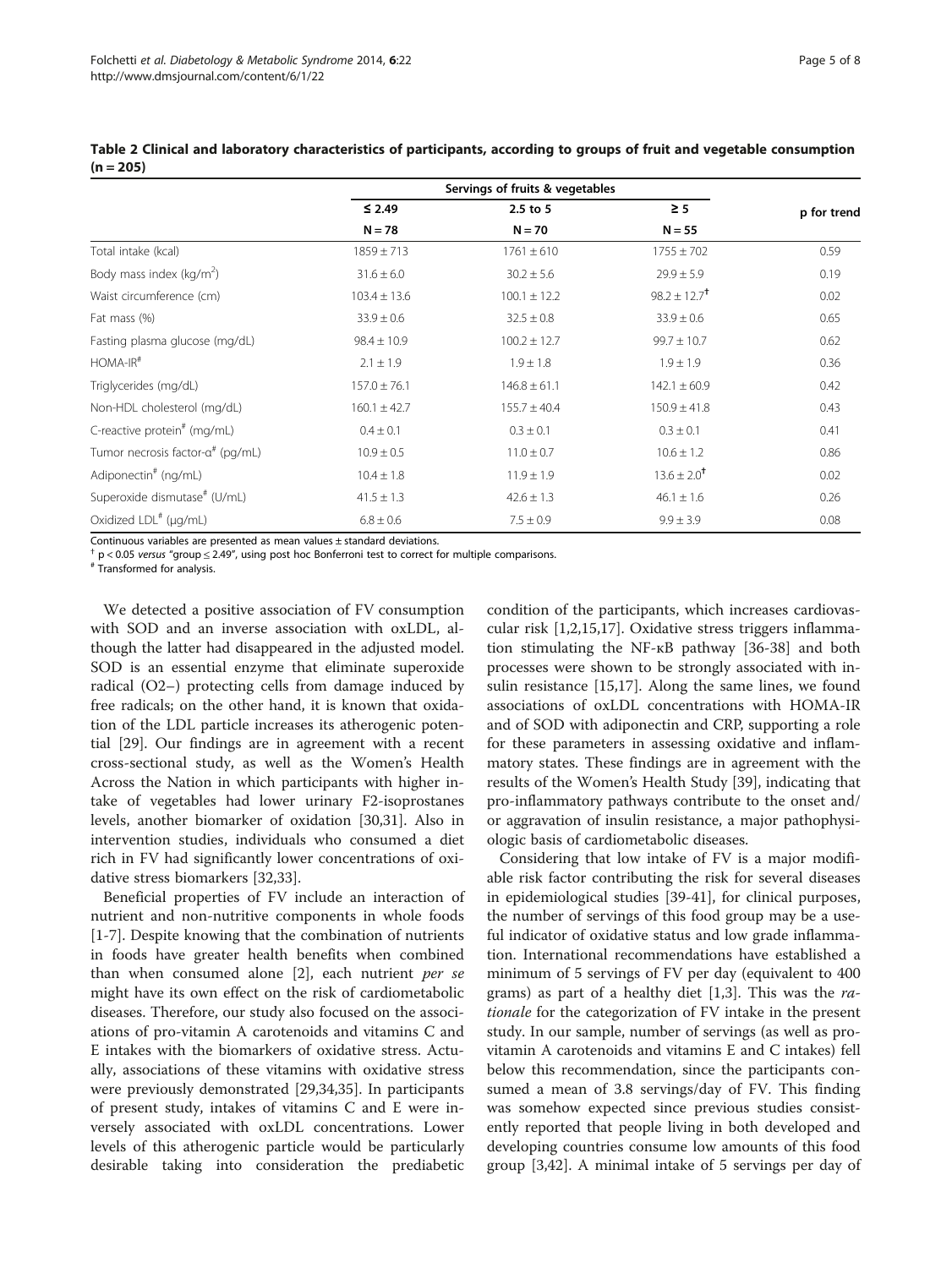|                           | <b>CRP</b>         | Adiponectin        | <b>HOMA-IR</b>     | SOD                | oxLDL               |
|---------------------------|--------------------|--------------------|--------------------|--------------------|---------------------|
| Fruits & vegetables       | $-0.050$           | 0.106              | $-0.021$           | 0.202              | $-0.373$            |
|                           | $(-0.535 - 0.304)$ | $(-0.138 - 1.287)$ | $(-4.848 - 5.991)$ | $(0.120 - 0.734)$  | $(-1.526 - -0.180)$ |
| Model 1                   | $-0.070$           | 0.018              | 0.007              | 0.187              | $-0.471$            |
|                           | $(-0.558 - 0.319)$ | $(-0.522 - 0.959)$ | $(-3.609 - 7.749)$ | $(0.100 - 0.715)$  | $(-2.966 - -0.110)$ |
| Model 2                   | $-0.071$           | $-0.010$           | 0.032              | 0.172              | $-0.330$            |
|                           | $(-0.552 - 0.288)$ | $(-0.624 - 0.775)$ | $(-3.119 - 7.586)$ | $(0.110 - 0.688)$  | $(-3,608 - 0.007)$  |
| Pro-vitamin A carotenoids | 0.033              | 0.174              | 0.017              | 0.093              | 0.155               |
|                           | $(-0.283 - 0.456)$ | $(0.041 - 0.349)$  | $(-0.140 - 0.180)$ | $(-0.109 - 0.490)$ | $(-0.410 - 0.186)$  |
| Model 1                   | $-0.023$           | 0.060              | 0.011              | 0.055              | 0.092               |
|                           | $(-0.445 - 0.321)$ | $(-0.091 - 0.235)$ | $(-0.155 - 0.182)$ | $(-0.187 - 0.399)$ | $(-0.390 - 0.227)$  |
| Model 2                   | $-0.027$           | 0.077              | 0.009              | 0.084              | $-0.067$            |
|                           | $(-0.442 - 0.296)$ | $(-0.071 - 0.245)$ | $(-0.154 - 0175)$  | $(-0.133 - 0.435)$ | $(-0.275 - 0.312)$  |
| Vitamin E                 | $-0.004$           | 0.085              | $-0.036$           | 0.086              | $-0.367$            |
|                           | $(-0.181 - 0.172)$ | $(-0.028 - 0.120)$ | $(-0.096 - 0.057)$ | $(-0.059 - 0.228)$ | $(-0.051 - 1.190)$  |
| Model 1                   | $-0.055$           | 0.009              | $-0.049$           | 0.079              | $-0.443$            |
|                           | $(-0.261 - 0.120)$ | $(-0.076 - 0.087)$ | $(-0.115 - 0.052)$ | $(-0.067 - 0.225)$ | $(-1,243 - -0.191)$ |
| Model 2                   | $-0.063$           | $-0.025$           | $-0.014$           | 0.088              | $-0.354$            |
|                           | $(-0.261 - 0.101)$ | $(-0.092 - 0.064)$ | $(-0.089 - 0.073)$ | $(-0.060 - 0.220)$ | $(-1.131 - -0.110)$ |
| Vitamin C                 | $-0.011$           | 0.097              | $-0.002$           | 0.159              | $-0.319$            |
|                           | $(-0.644 - 0.553)$ | $(-0.076 - 0.428)$ | $(-0.262 - 0.257)$ | $(0.049 - 1.013)$  | $(-2.334 - 0.986)$  |
| Model 1                   | $-0.043$           | $-0.013$           | 0.017              | 0.141              | $-0.433$            |
|                           | $(-0.815 - 0.446)$ | $(-0.296 - 0.242)$ | $(-0.242 - 0.312)$ | $(-0.024 - 0.937)$ | $(-2.833 - -0.273)$ |
| Model 2                   | $-0.043$           | $-0.030$           | 0.031              | 0.137              | $-0.333$            |
|                           | $(-0.804 - 0.432)$ | $(-0.325 - 0.206)$ | $(-0.211 - 0.339)$ | $(-0.049 - 0.900)$ | $(-2.568 - -0.218)$ |

<span id="page-5-0"></span>

| Table 3 Crude and adjusted linear regression coefficients (95% confidence interval) for the associations of dietary |  |
|---------------------------------------------------------------------------------------------------------------------|--|
| variables with markers of inflammation, oxidative stress and insulin resistance                                     |  |

Continuous variables used for analysis.

CRP, C-reactive protein; SOD, superoxide dismutase; oxLDL, oxidized LDL.

Model 1 - adjusted for age, gender and BMI.

Model 2 – adjusted for age, gender, BMI, saturated fatty acids intake (per 1000 kcal), smoking and physical activity.

FV should guarantee the amount necessary to reduce oxidative stress and inflammation, involved in the genesis of cardiometabolic diseases. In fact, in our sample, those individuals who consumed the recommended amount of FV had significantly lower waist circumference and higher adiponectin concentrations. Concordantly, other investigators found that diets with high antioxidant capacity were related to increased adiponectin concentrations [[43](#page-7-0)]. Considering that abdominal adiposity is a central feature for the development of insulin resistance, coupled with the favorable effects of adiponectin on these processes [[18](#page-6-0)-[20\]](#page-6-0), this dietary habit should be highly desirable for reducing the cardiometabolic risk of these individuals. HOMA-IR was not able to identify differences in insulin sensitivity across categories of FV intake. Based on our body of findings, we speculate that habit of FV consumption may be not only indicative of a healthy lifestyle which protects against body fat accumulation. FV contents may favor per se antioxidant and anti-

inflammatory mechanisms, resulting in attenuation of insulin resistance and atherogenesis.

The present study has limitations and strengths. Circulating levels of vitamins were not available whereas the cross-sectional design precluded determination of causality. Since our sample derived from a longitudinal study, sample size was not calculated to test the current associations. Despite a relatively small sample, this proved sufficient to allow detection of important associations of FV intake with oxidative stress, inflammation status and insulin resistance in a population known to be genetically heterogeneous. The application of epidemiologic methods to nutrition is fraught with complications because of the highly interrelated nature of dietary exposures. For this reason, it is difficult to separate out the specific effects of nutrients or foods despite the common practice of examining the role of single nutrients or foods in relation to disease risk. The combination of these nutrients in foods has greater health benefits than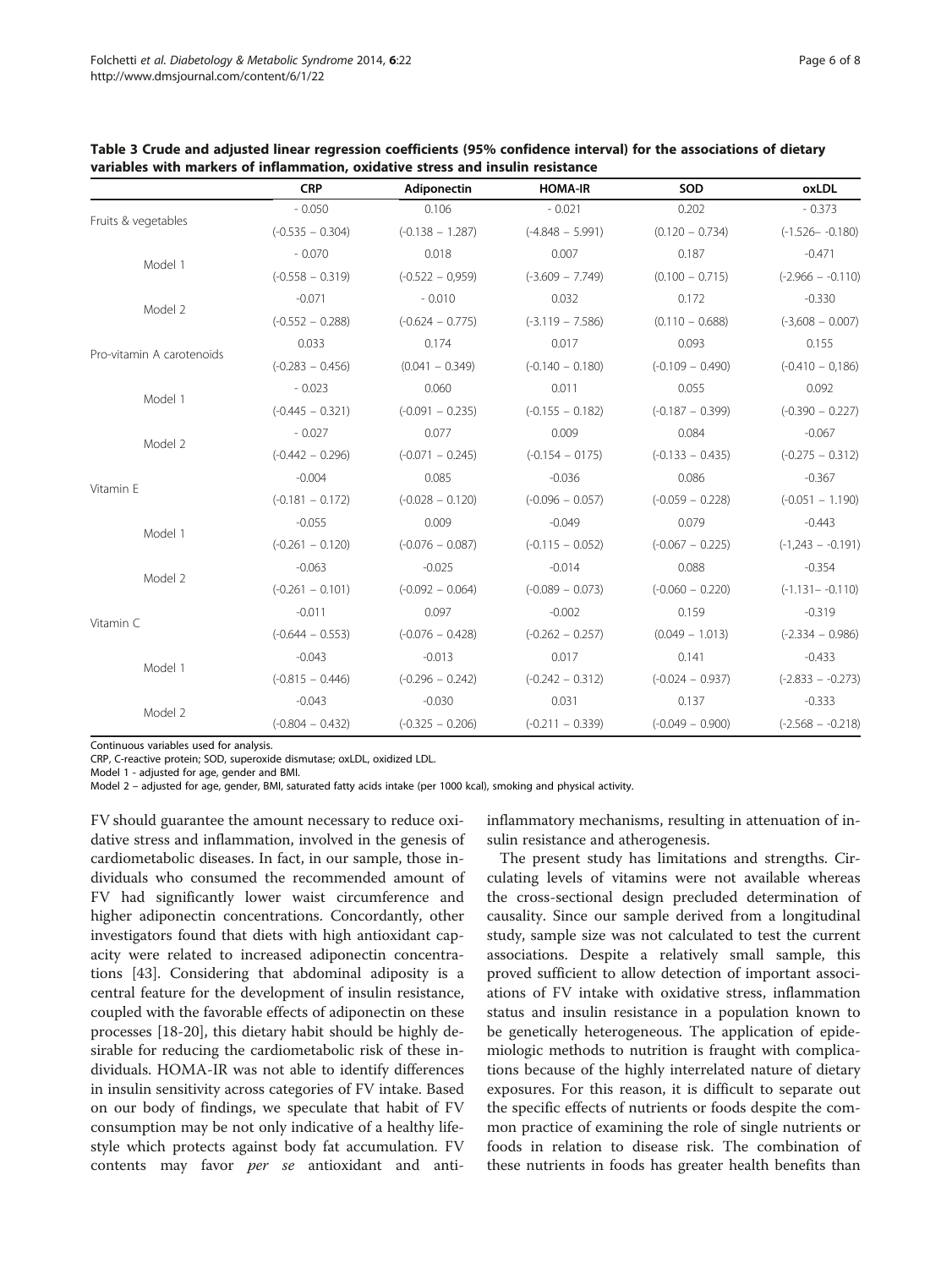<span id="page-6-0"></span>the individual nutrients alone. Another limitation of the present study is related to the intrinsic weakness of the available techniques to quantify food intake, since they are dependent of individual report [[44](#page-7-0)]. This context may result in the detection of associations of small magnitudes between nutrients and diseases. Precautions were taken to improve the accuracy of the dietary data collected. Strength of our study was the detailed assessment of dietary intake in this at-risk sample. Individuals provided more reliable diet record data by giving a three-day food record, including a weekend day. It is also noteworthy that data on two markers of antioxidant-oxidative status were available, namely SOD and oxLDL concentrations, given that no single gold-standard is defined in literature.

In summary, the assessment of FV or selected vitamins intakes in clinical settings may be useful to identify oxidative stress and inflammation involved in the genesis of cardiometabolic diseases and for motivating at-risk patients for changing dietary habits. This study supports that international guidelines of  $\geq$  5 servings per day of FV should be emphasized in an attempt to attenuate underlying mechanisms of chronic metabolic and cardiovascular diseases.

#### Abbreviations

BMI: Body mass index; CPR: C-reactive protein; FSP-USP: School of public health of the University of São Paulo; FV: Fruits & vegetables; HOMA-IR: Homeostasis model assessment; oxLDL: Oxidized LDL; SOD: Superoxide dismutase; TNF-α: Tumor necrosis factor alpha.

#### Competing interests

The authors declare that they have no competing interests.

#### Authors' contributions

LDF made substantial contributions to conception and design of the study, and participated in acquisition, analysis and interpretation of data and drafted the manuscript. MMP helped in the statistical analysis and writing the manuscript. CRB participated in acquisition of data. LAM participated in interpretation of data and discussion. SRGF participated in the conception, design and coordinated the study; she also helped to draft the manuscript and gave the final approval of the version to be published. All authors read and approved the final manuscript.

#### Acknowledgments

This work was supported by a grant from The São Paulo Foundation for Research Support – FAPESP and from Coordination for Improvement of Graduate Personnel – CAPES (Brazil).

#### Received: 12 November 2013 Accepted: 14 February 2014 Published: 18 February 2014

#### References

- WHO (World Health Organization): Global strategy on diet, physical activity and health. In Joint WHO/FAO Expert Consultation, 57a World Health Assembly WHA 57.17. Geneva: World Health Organization; 2004.
- 2. Boeing H, Bechthold A, Bub A, Ellinger S, Haller D, Kroke A, Leschik-Bonnet E, Müller MJ, Oberritter H, Schulze M, Stehle P, Watzl B: Critical review: vegetables and fruit in the prevention of chronic diseases. Eur J Nutr 2012, 51(6):637–663.
- WHO (World Health Organization): Diet, Nutrition and the Prevention of Chronic Diseases. In Joint WHO/FAO Expert Consultation, WHO Technical Report Series no. 916. Geneva: World Health Organization; 2003.
- 4. Ford ES, Mokdad AH, Giles WH, Brown DW: The metabolic syndrome and antioxidant concentrations – findings from de third national health and nutrition examination survey. Diabetes 2003, 52:2346–2352.
- 5. Carter P, Gray LJ, Troughton J, Khunti K, Davies MJ: Fruit and vegetable intake and incidence of type 2 diabetes mellitus: systematic review and meta-analysis. BMJ 2010, 341:c4229.
- 6. Cooper AJ, Forouhi NG, Ye Z, Buijsse B, Arriola L, Balkau B, Barricarte A, Beulens JW, Boeing H, Büchner FL, Dahm CC, de Lauzon-Guillain B, Fagherazzi G, Franks PW, Gonzalez C, Grioni S, Kaaks R, Key TJ, Masala G, Navarro C, Nilsson P, Overvad K, Panico S, Ramón Quirós J, Rolandsson O, Roswall N, Sacerdote C, Sánchez MJ, Slimani N, Sluijs I, et al: Fruit and vegetable intake and type 2 diabetes: EPIC-InterAct prospective study and meta-analysis. Eur J Clin Nutr 2012, 66(10):1082–1092.
- 7. Hermsdorff HHM, Zulet MA, Puchau B, Martínez JA: Fruit and vegetable consumption and proinflammatory gene expression from peripheral blood mononuclear cells in young adults: a translational study. Nutr Metab (Lond) 2010, 7:42.
- Kizhakekuttu TJ, Widlansky ME: Natural antioxidants and hypertension: promise and challenges. Cardiovasc Ther 2010, 28(4):e20–e32.
- 9. Traber MG, Stevens JF: Vitamins C and E: beneficial effects from a mechanistic perspective. Free Radic Biol Med 2011, 51(5):1000–1013.
- 10. Beydoun MA, Shroff MR, Chen X, Beydoun HA, Wang Y, Zonderman AB: Serum antioxidant status is associated with metabolic syndrome among U.S. adults in recent national surveys. J Nutr 2011, 141(5):903–913.
- 11. Sluijs I, Beulens JWJ, Grobbee DE, van der Schouw YT: Dietary carotenoid intake is associated with lower prevalence of metabolic syndrome in middle-aged and elderly men. J Nutr 2009, 139:987–992.
- 12. Jacobs DR, Steffen LM: Nutrients, foods, and dietary patterns as exposures in research: a framework for food synergy. Am J Clin Nutr 2003, 78(suppl):508S–513S.
- 13. Núñez-Córdoba JM, Martínez-González MA: Antioxidant vitamins and cardiovascular disease. Curr Top Med Chem 2011, 11(14):1861–1869.
- 14. Reifen R: Vitamin A as an anti-inflammatory agent. Proc Nutr Soc 2002, 61(3):397–400.
- 15. Henriksen EJ, Diamond-Stanic MK, Marchionne EM: Oxidative stress and the etiology of insulin resistance and type 2 diabetes. Free Rad Biol Med 2011, 51(1):993–999.
- 16. Landete JM: Dietary intake of natural antioxidants: vitamins and polyphenols. Crit Rev Food Sci Nutr 2013, 53(7):706–721.
- 17. Rains JL, Jain SK: Oxidative stress, insulin signaling, and diabetes. Free Rad Biol Med 2011, 50(5):567–575.
- 18. Saltiel AR, Kahn CR: Insulin signalling and the regulation of glucose and lipid metabolism. Nature 2001, 414(6865):799–806.
- 19. Galica S, Oakhilla JS, Steinberg GR: Adipose tissue as an endocrine organ. Mol Cell Endocrinol 2010, 316:129–139.
- 20. Bruun JM, Lihn AS, Verdich C, Pedersen SB, Toubro S, Astrup A, Richelsen B: Regulation of adiponectin by adipose tissue-derived cytokines: in vivo and in vitro investigations in humans. Am J Physiol Endocronol Metab 2003, 285:E527–E533.
- 21. Sartorelli DS, Freire RD, Ferreira SR, Cardoso MA: Dietary fiber and glucose tolerance in Japanese Brazilians. Diabetes Care 2005, 28(9):2240–2242.
- 22. ADA American Diabetes Association: Diagnosis and classification of diabetes mellitus. Diabetes Care 2012, 35(suppl 1):S62–S67.
- 23. Craig CL, Marshall AL, Sjöström M, Bauman AE, Booth ML, Ainsworth BE, Pratt M, Ekelund U, Yngve A, Sallis JF, Oja P: International physical activity questionnaire: 12-country reliability and validity. Med Sci Sports Exerc 2003, 35:1381–1395.
- 24. Pinheiro ABV, Lacerda EM de A, Benzecry E, Gomes M, Costa V: Tabela para avaliação do consumo alimentar em medidas caseiras. 5th editionSão Paulo: Atheneu; 2005.
- 25. Geloneze B, Repetto EM, Geloneze SR, Tambascia MA, Ermetice MN: The threshold value for insulin resistance (HOMA-IR) in an admixture population. IR in the Brazilian metabolic syndrome study. Diabetes Res Clin Pract 2006, 72:219–220.
- 26. Guenther PM, Reedy J, Krebs-Smith SM, Reeve BB, Basiotis PP: Development and Evaluation of the Healthy Eating Index-2005. Technical Report. U.S. Department of Agriculture: Center for Nutrition Policy and Promotion; 2007. [http://www.cnpp.usda.gov/HealthyEatingIndex.htm.](http://www.cnpp.usda.gov/HealthyEatingIndex.htm)
- 27. Institute of Medicine: DRI Report Dietary Reference Intakes for vitamin C, vitamin E, selenium, and carotenoids. Washington: National Academy; 2000.